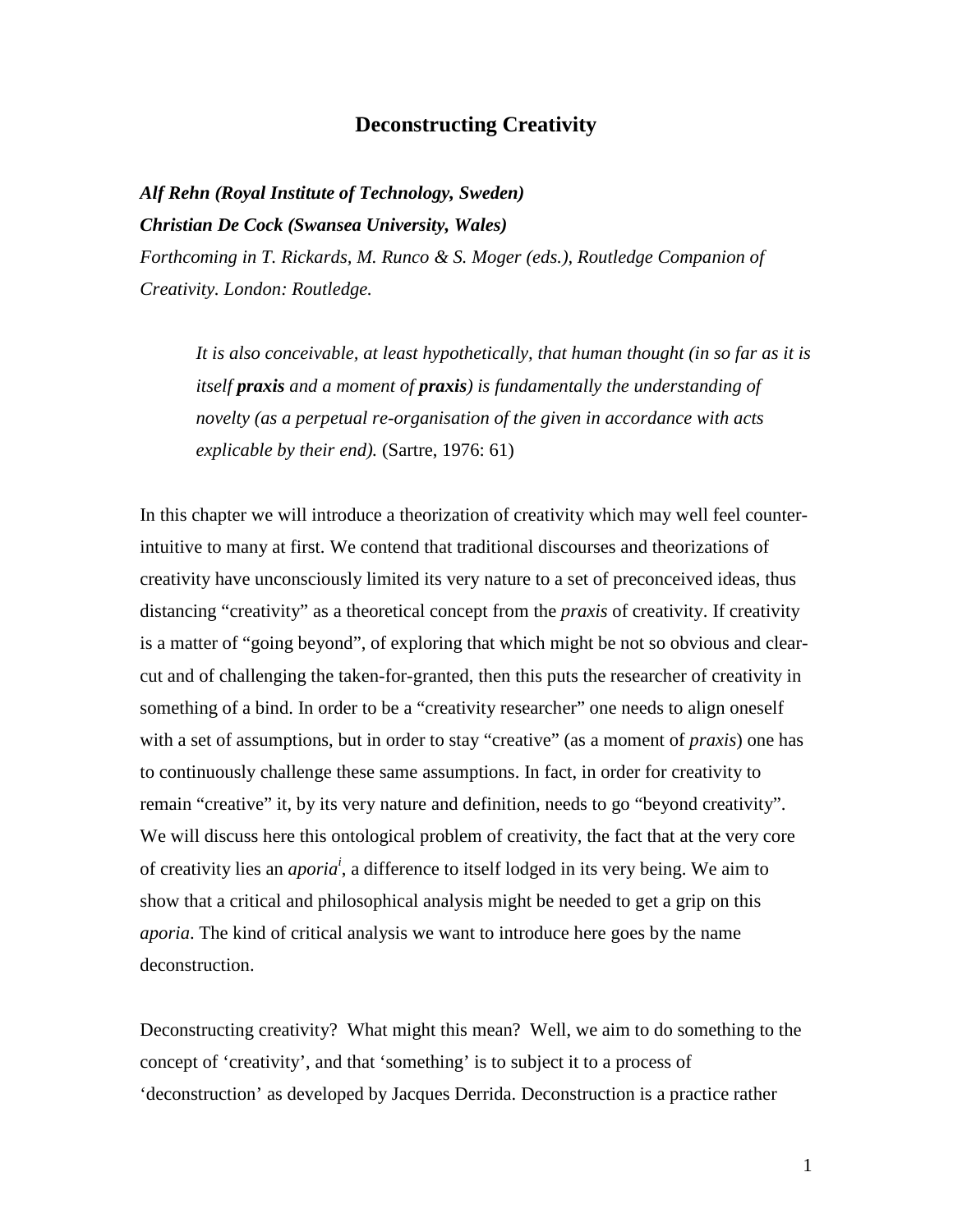than a theory, particularly as the latter has one fundamental requirement: that of closure. As such it sidesteps what Rickards and De Cock (1999: 239) called the ontological paradox in creativity research: "How might the generative process of creativity be expressed within a model or theory seeking some generalizability if an essential part of the process is its uniqueness from that which existed before?" Deconstruction resists theory precisely because it demonstrates the impossibility of closure. Deconstruction fastens on the symptomatic points, the *aporia* or impasses of meaning, where texts and concepts get into trouble, come unstuck, offer to contradict themselves (Eagleton, 1996). It can be best described as a way of reading or perceiving that destabilizes an hierarchical order by stating what the hierarchy has suppressed. As Derrida (1981: 41) put it:

*In a traditional philosophical opposition we have not a peaceful coexistence of facing terms but a violent hierarchy. One of the terms dominates the other (axiologically, logically, etc.), occupies the commanding position. To deconstruct the opposition is above all, at a particular moment, to reverse the hierarchy.* 

For Derrida dominant positions have no foundation in themselves but are sustained by what they differ from. Deconstruction is for Derrida ultimately a political practice, an attempt to dismantle the logic by which a particular system of thought maintains its force. What deconstruction does is the careful teasing out of warring forces of signification within a particular situation, text or concept. Whatever is present is not self-sustaining but lives on what it excludes, and by marking this difference deconstruction makes the excluded bounce back on the excluder (Iser, 2006). Deconstruction spotlights what the dominant features have relegated to absence, the articulation of which makes the hierarchy fall apart. The conflicts within a concept like creativity, which the hierarchical order is supposed to pacify, thus come to the fore again.

Whilst there does not exist a commonly accepted definition of creativity, most commentators would agree that creativity involves the ability to come up with something 'new' which is of 'value' or 'useful' (Bills & Genasi, 2003; Cox, 2005; Ford, 1996; Rickards & De Cock, 1999)<sup>ii</sup>. Furthermore, it is often seen as critical for organizational success (Elsbach & Kramer, 2003; de Brabandere, 2005; Gogatz & Mondejar, 2005;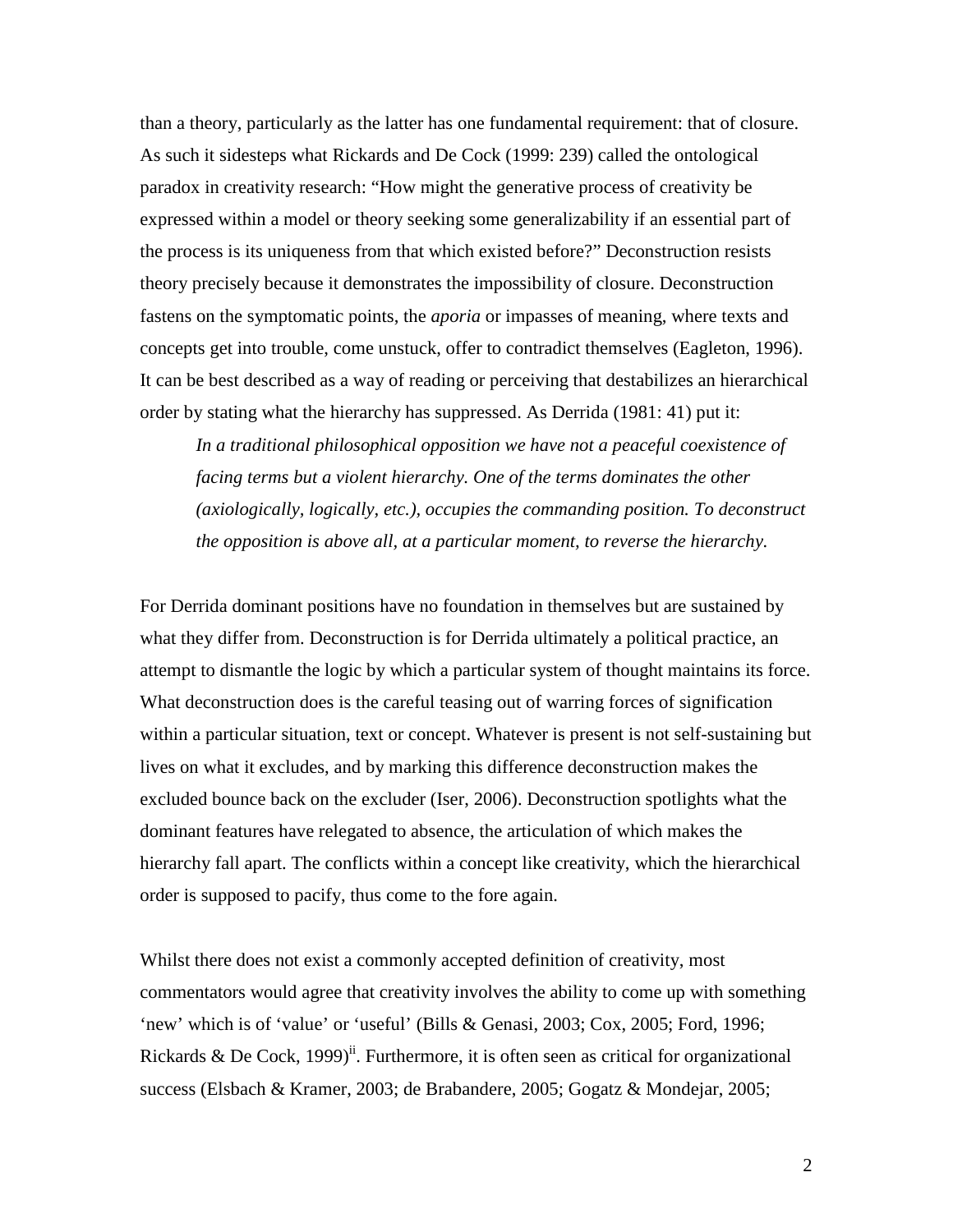Proctor, 2005). In a deconstructive move we want to explore what this focus on 'the new', on 'value', and 'organizational success' actually suppresses. Put somewhat differently, it is important, in order to develop the theoretical basis of creativity, to shake up this 'hierarchy' and see where this might take us. Indeed, isn't it so that in our reliance on creativity theories and models, on ever more 'productive' creativity techniques, we are actually in danger of losing "a general alertness which makes us aware, from moment to moment, of how the process of thought is getting caught in fixed sets of categories" (Bohm, 2004: 75)? Doesn't the obsession with 'novelty', with 'frame-breaking' and 'thinking outside the box' –'ideas' for the sake of 'ideas'– suppress that what is actually happening under so much active and activistic energy reflects rather conservative norms: "compulsory individualism, compulsory 'innovation', compulsory performativity and productiveness, the compulsory valorization of the putatively new" (Osborne, 2003: 507)? Does the recent interest in creativity from policy makers (e.g. the 2005 *Cox Review of Creativity in Business*, commissioned by Gordon Brown, then UK Chancellor of the Exchequer<sup>iii</sup> and now Prime Minister) not contain a strong ideological dimension: a need to respond to and fit in with the perceived needs of contemporary capitalism in a globalized risk society?

In the remainder of the chapter we want to explore the suppressed dimensions inhering in the notion of 'the new' and open up possibilities for creativity beyond the dominant neoliberal, market-focused ideology of 'creativity' as a well-behaved category and phenomenon. In other words, we want to reclaim creativity and take it seriously, without remaining fixed in a strict hierarchy of pre-suppositions and preconceived notions. To put it more succinctly: we want to think creatively about creativity

## **First Deconstructive Move: Novelty and Progress**

*The palpable contradiction between the absolute claim for novelty and the inevitable repetition, the eternal return, of the same gesture of innovation over and over again, does not disqualify the characterization but rather lends it a mesmerizing, forever perplexing and fascinating, spell...* (Jameson, 2002: 125)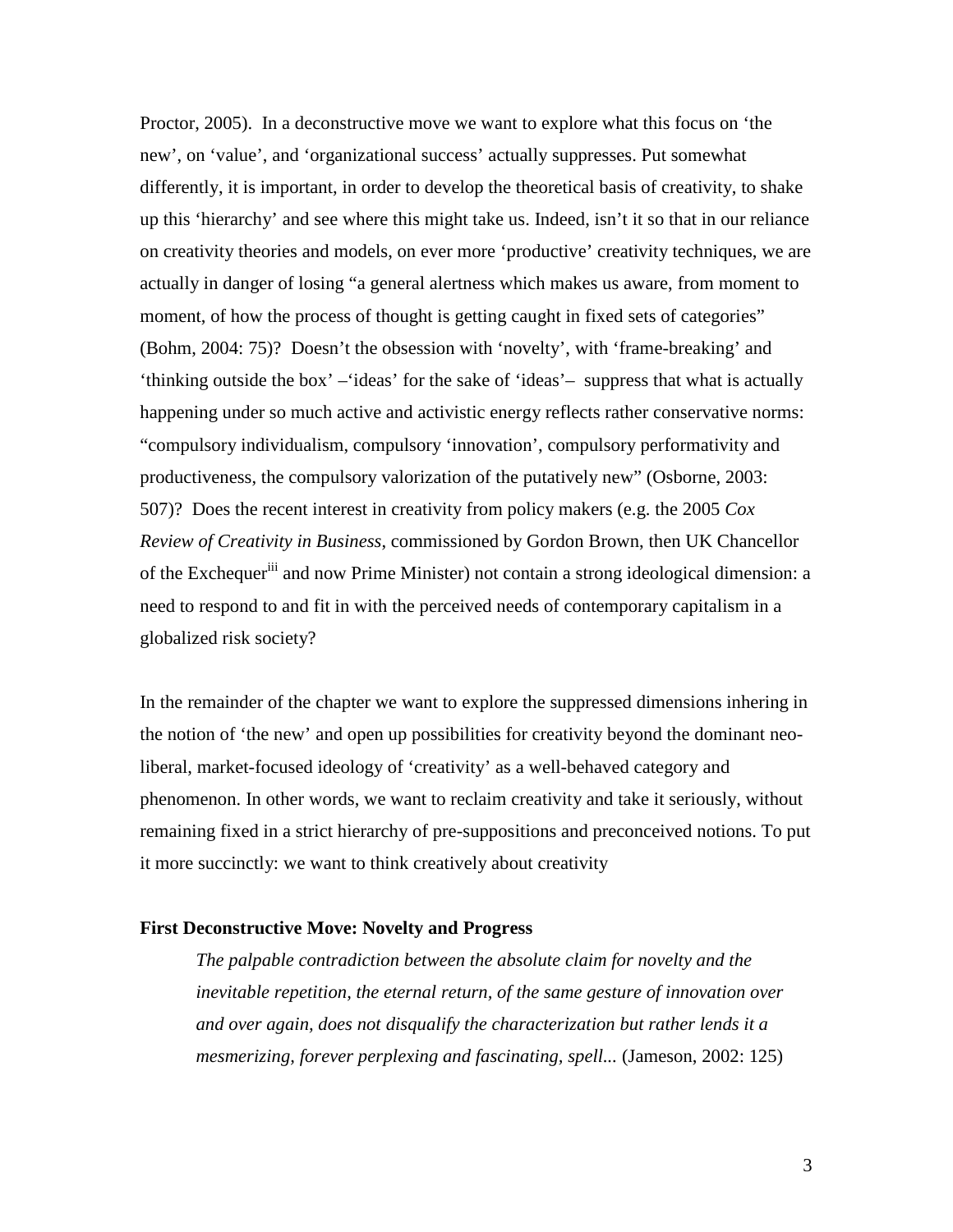Asserting that creativity is about creating novelty may seem little more than a tautology. Yet, whilst it is undoubtedly true that creativity can be about creating the new, one could inquire whether this is assertion holds always-already. One could also question whether the underlying assumption of creativity as essentially linked to such beneficial novelty and progress is justified, or whether both these aspects are parts of an ideological construction geared at normalizing and accentuating one set of notions over others. The process of deconstruction aims at this kind of "picking apart", arguing that the creation of unspoken hierarchies and implied necessities are in fact limitations to thought, driven by a particular Western desire to purify and control. In this case the object being purified and controlled is then creativity, the one thing one claims is beyond pure control – an inherent contradiction in thought.

Creativity, as a concept put to the use of contemporary capitalism, emphasizes the value of novelty, and positions this as a primary process in the economy. If we follow the argument developed by Schumpeter in *Capitalism, Socialism and Democracy* (1942), creativity is that which entrepreneurs showcase when they introduce new things into a market, and it is the "creative destruction" they wield that makes them such potent agents of change. Furthermore, it is this process of innovation that enables progress in the world, as witnessed in advanced technologies and economies<sup>iv</sup>. In current versions of this argument (see e.g. Bills & Genasi, 2003; Cox, 2005; de Brabandere, 2005) creativity is presented as existing in juxtaposition with an old world/economy (that which was) and as forming a signaling device for the birth of something better. Put slightly differently, it is often stated that creativity is important because it helps deliver the new into the world. The assumption that the new is clearly superior to what went before has an important corollary: failure to move from one to the other is to be explained by 'conservatism', not to mention stupidity or straightforward ignorance (Edgerton, 2006). In other words, the concept of creativity serves as a way of creating a binary along the lines of old/bad – new/good. Creativity, seen as a morally upstanding phenomenon, emphasizes novelty and through this positions the new as necessarily better than the old, thus creating one of the hierarchies that deconstruction aims to topple. Where such a statement might be understandable and quite sensible in local cases, we must question whether we are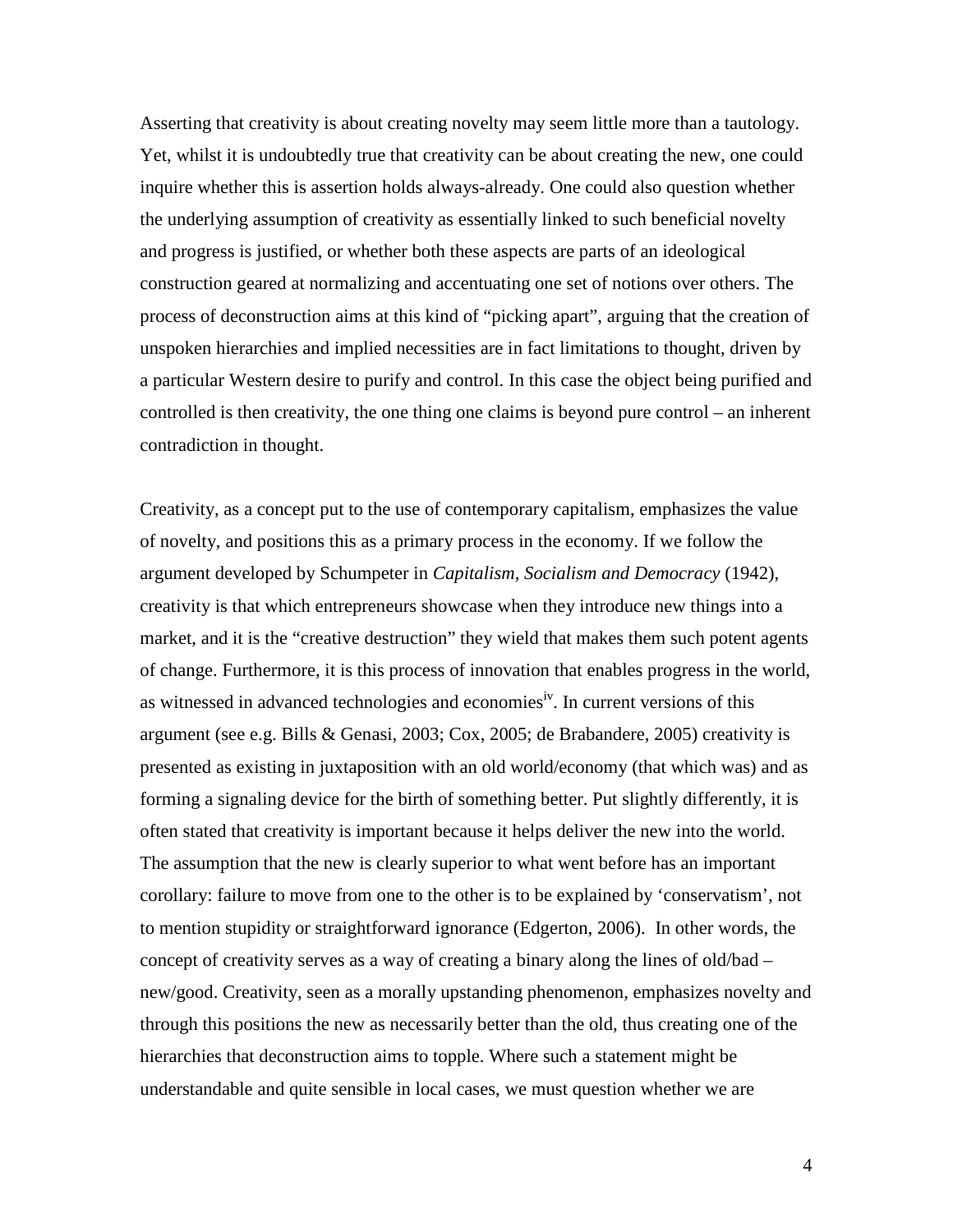prepared to accept it as a general statement. We must further ask whether it is, in fact, a neutral statement, but will leave this consideration to our third deconstructive movement.

To create a brand new product or start a new company is obviously a creative act. At the same time, virtually all such acts contain at least some traces of old ideas, and this "old" content might in fact be quite substantial. If we look to the world of art, we see that creators such as Marcel Duchamp and Claes Oldenburg used already existing things – the ready-mades – to create high art (cf. Guillet de Monthoux, 2004), thus problematizing the notion of novelty<sup>v</sup>. For them, there was no original, only an endless chain of derivatives. The world of the commodity had become a degraded one, in which things had been drained of their intrinsic value; but precisely because of this, they were now free to be put to all kinds of ingenious, innovatory uses. What someone like Marcel Duchamp produced out of this non-innovation is ultimately one of the most original forms of art of modern times (Eagleton, 2005). Žižek (2006) points out how Luther accomplished the greatest revolution in the history of Christianity thinking he was merely unearthing the truth obfuscated by centuries of Catholic degeneration. In cultural theory, Walter Benjamin emphasized the notion of ruin and remembrance as central aspects of any creative act (cf. Rehn & Vachhani, 2006), and in innovation studies one has long recognized that the most common form of innovation is incremental, i.e. one where the creative component is in fact the smallest part of the final product. All these facts are in themselves not 'new' and indeed some have been discussed at some length in creativity theory. Yet, this discussion has in almost all cases taken the form of emphasizing that it is still the new aspect, however minor this might be, that defines a particular act as creative.

Our first deconstructive move, then, is to claim that creativity need not be about novelty. Even though novelty may be present in creative acts, this can in fact be a fairly minor part thereof. The emphasis on novelty is needed to ideologically position creativity as part of an economic movement and to connect it to the modernist ideology of progress. But why would it be essential for creativity? Creativity can also be a question of returning, going to the roots, getting back to basics. Creativity can be about taking away things, simplifying, creating by ignoring novelties. A neo-liberal ideological understanding may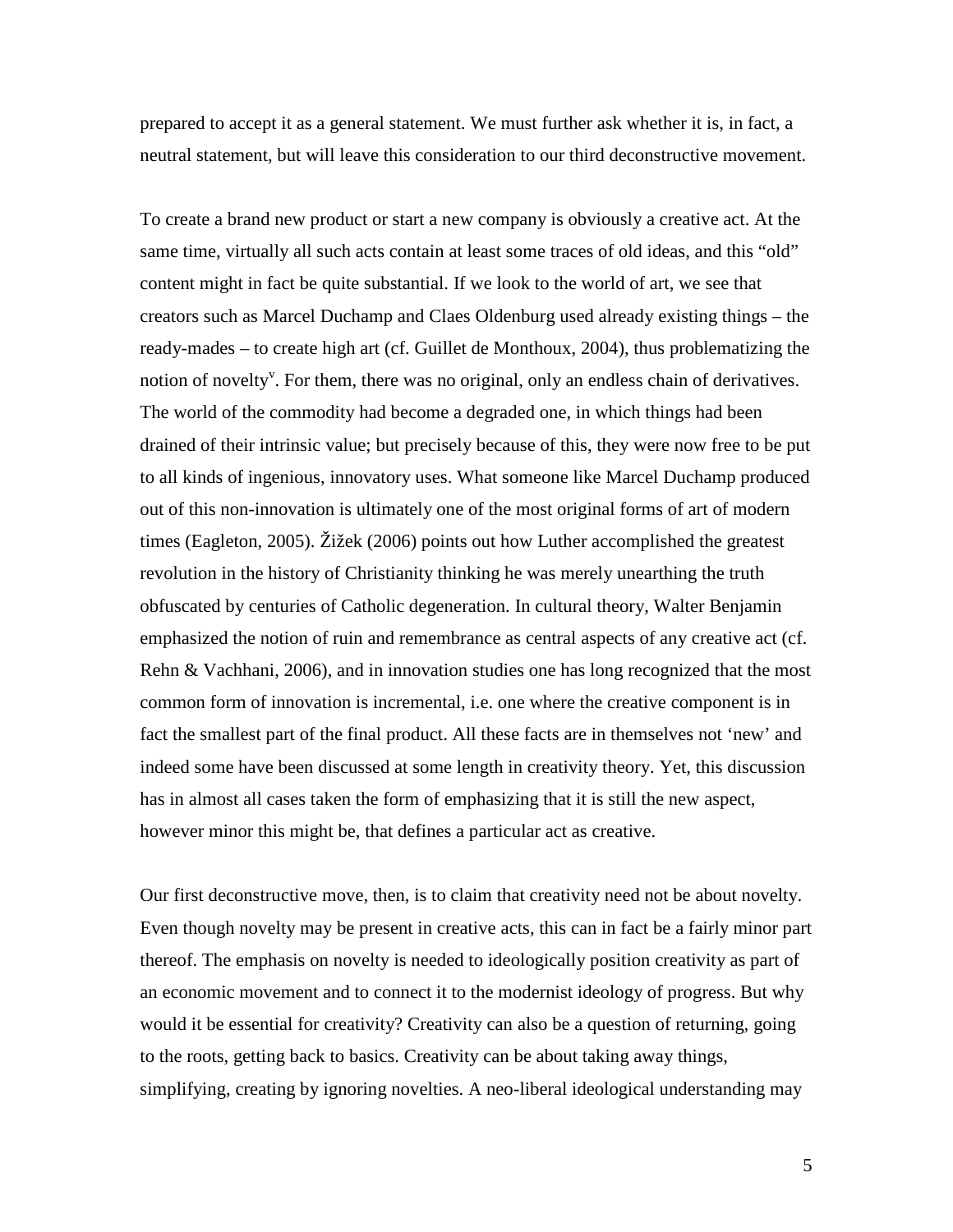see the new as that which creates value, but a skeptical reading of this would ask whether this not merely involves recasting some old ideological chestnuts and enlisting the concept of creativity to drive these forward. If, for instance, we look at how MIT's John Maeda (2006) champions simplicity and thereby design and innovation principles that have been taken on board by companies such as Philips, we see that he encourages scaling back and reducing, rather than enhancing and adding on. Cook and Brown (1999) discovered that for a group of design teams at Xerox interacting with old artifacts is often a source of insights that are valuable in designing new technologies. The design team have an 'hands on' interaction with those artifacts that afford the recapture of those particular bits of knowledge associated with a particular competency, thus demonstrating. the generative power of the practices associated with recapturing old knowledge. Here, creativity is about seeing what is truly valuable and permanent in something, rather than adding the newfangled onto it.

Thus the *praxis* of creativity does not necessarily underwrite the valuing of novelty over the already existing, as it deals mainly in achieving a goal. The reading of this process, however, has opted to promote novelty as the central aspect in order to achieve ideological goals. Our first deconstructive move thus suggests that we cannot allow the concept of creativity to be always-already defined by novelty, nor to fall under the ideological framework of progress and modernism, but instead to allow for a concept of creativity which says that it might at times be better to be old-fashioned. The notion of novelty as defining creativity is in such a reading not only analytically problematic, it is also uncreative as it discounts possibilities.

## **Second Deconstructive Move: Originality and Uniqueness**

*The staggering popularity of Reality TV programmes which consist simply in someone pottering mindlessly around his kitchen for hours on end suggests one interesting truth: that many of us find the pleasures of the routine and repetitive even more seductive than we do the stimulus of adventure.* (Eagleton, 2005: 8)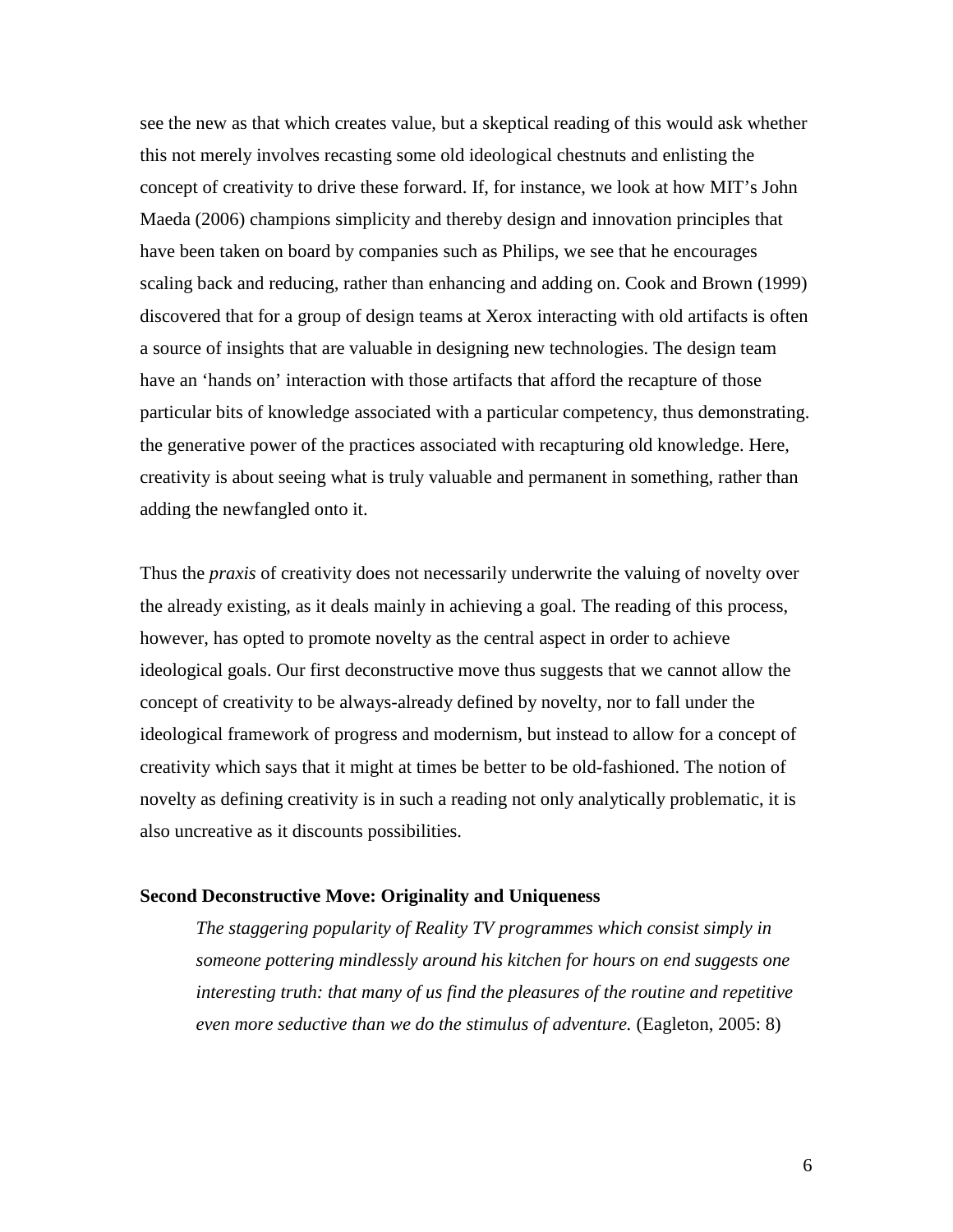The painter Paul Cézanne, generally considered as one of the most important innovators in the history of painting<sup>vi</sup> (cf. Berger, 2001; Foster et al., 2004), demonstrated a very peculiar kind of 'creativity', one that one eschewed novelty and instead focused on work and repetition. As he put it himself "The quest for novelty and originality is an artificial need which can never disguise banality and the absence of artistic temperament" (quoted in Doran, 2001: 17). What to make, for example, of Cézanne's stubbornness in wanting to paint the same view of Mont Sainte-Victoire over and over again? For Cézanne the *work* of painting involved repetition, "repetition in the name not just of seeking an answer to something but of locating, deepening, embellishing a problem*…*" (Osborne, 2003: 520). Through the Mont Sainte-Victoire landscape – because Cézanne used it over and over again as his raw material – one comes to see what creativity can mean (in his particular context). It is what Paul Ricoeur (1998: 179) referred to as the 'enigma of creation':

*The modesty or the pride of the artist – in this case, it amounts to the same thing – is probably to know at this very moment how to make the gesture that every person should make. In apprehending the singularity of the question there is the sentiment of an incredible obligation; in the case of Cézanne or Van Gogh we know that it was overwhelming. It is as if the artist experienced the urgency of an unpaid debt with respect to something singular that had to be said in a singular manner.* 

The explanation of creativity thus has to be sought in the *process* of production itself; the power of the paintings lies in their *painting*. Nothing appeared more sacred to Cézanne than work: "My method is to love working" (Doran, 2001: 127). He thus subscribes to the very Marxist notion that reality can best be approached through work, precisely because reality itself is a form of production. Here, we find another ideological problem. Many commentators on creativity insist that the reason that creativity is important is because it generates unique and original things, and that this in turn produces value. But in accepting this we have taken in a theory of value as already unchallenged and objectively true when this theory is in fact a hotbed of dissenting opinions (see e.g. Gibson-Graham, 1996). Furthermore, in the  $20<sup>th</sup>$  and  $21<sup>st</sup>$  centuries, historians have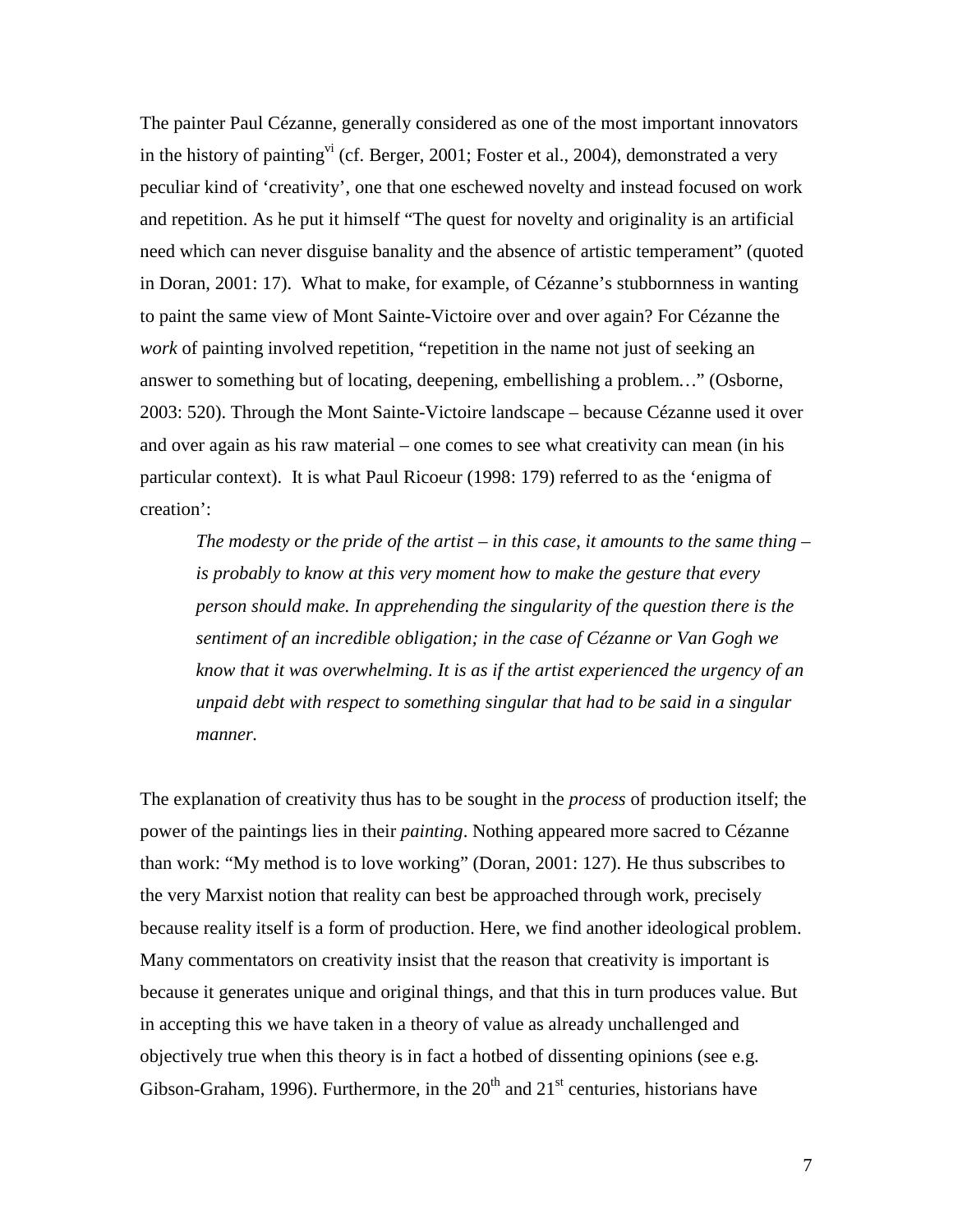become increasingly preoccupied with the phenomenon of repetition; not as Hegel described it by saying that everything in world history happens twice, but rather as Marx expanded this in his *18th Brumaire of Louis Napoleon* when he corrected what Hegel forgot to add: the first time as tragedy, the second as farce (Foster et. al, 2004).

Our second deconstructive move then, would be to challenge the notion that creativity by necessity must contain original properties. Instead, we suggest that copying, imitation and mimicry, not to mention just hard (re)productive work can be just as important. For instance, the new realist movement in the pictorial arts (as represented, for example, by the Florence Academy), attempts to achieve almost photo-realism in their art, which positions hard work and reproduction as more critical aspects of creative work than originality. Similarly, one can find cases in architecture where the creator has tried to copy a style almost religiously, maybe adding a small twist, and presenting this as both a creative work and as a homage. Another example would be industrial design which tries to mimic natural forms (e.g. the Anglepoise task light) or bands that try to capture the style and image of a bygone era (blues revivals, neo-crooners). In all these examples the hallmark of success in a creative endeavour is that one has succeeded in copying that which one references: "It's just like the old times!", "I can't believe this is not an Eames!" Exactness in mimicry can also create exquisite ironic effects, such as when Oscar Wilde created a new form of comedy simply by perfectly duplicating English high society mannerisms in print and on the stage.

Such a deconstructive move would point to the fact that originality lies in the relational dynamics, not in the thing in itself, and thus not in creativity itself either. Originality is a process, not an essential characteristic. We are always constrained by both the matter we are forced to work with and an audience we are trying to communicate with. Edgerton (2006: p.84-85), for example, illustrates how car repairers in Ghana develop an intimate knowledge of cars and engines and how to keep them going using local materials, in the process transforming the cars: "Replacement gasks were made from old tyres, fuses were replaced by copper wire, nails were used as lock-pins… what might seem like dangerous and costly indifference to the rules set out in maintenance manuals was a remarkable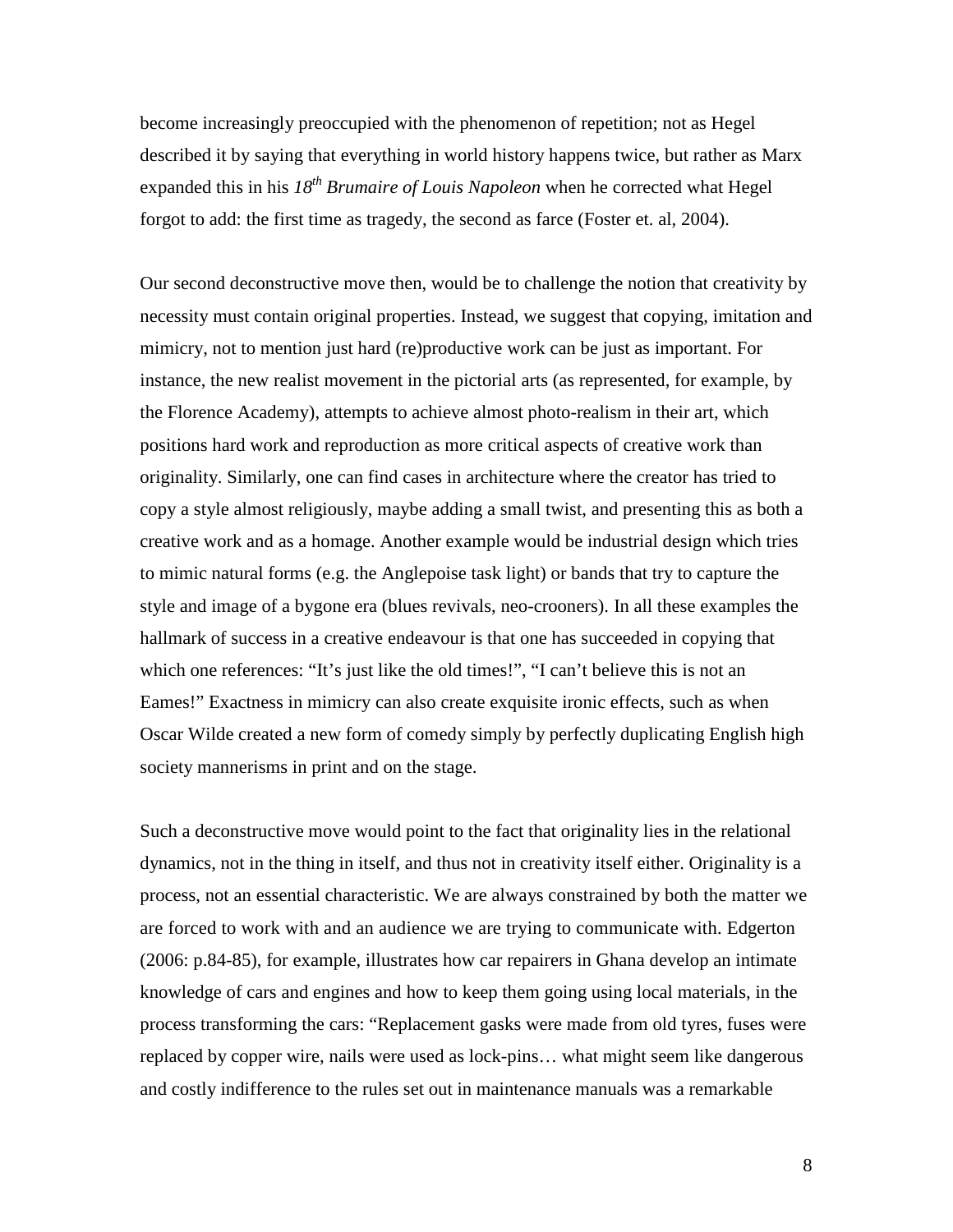example of extreme technical artifice brought within human understanding." Creativity emerges here when one produces something that paradoxically adheres to the rules of the game and at the same time establishes new rules. The compulsion to emphasize uniqueness simply reduces creativity to one of its aspects, in the interest of better fitting it into a preconceived structure. As the modernist notion of progress, which in neo-liberal discourse is ascribed to the workings of the market economy, *ipso facto* necessitates the existence of essential and replenishable originality it is obvious why this aspect of creativity has been emphasized, even though this points to an ideological positioning rather than an analytical one.

Our second deconstructive turn thus involves a position where creativity might very well be about doing the same thing over and over again, and that things do not necessarily have to be original to be creative – or at least that one should not overemphasize this part of the binary. It might be that it is the very process of working that shows us creativity, rather than it being revealed in the originality of the final product. Therefore we shouldn't exaggerate the role of originality or uniqueness in the definition of creativity either, as this reduces what creativity can be or mean. This turn, however, should be seen as much more radical than merely a definitional *volte-face*, as it points to how the productive nature of creativity can be (alternatively) understood.

#### **Third Deconstructive Move: Neutrality, or, Recasting the Ideology of Creativity**

It is generally accepted that both innovation and entrepreneurship depend upon and utilize the creative impulse. As both have been politically and ideologically cast as necessary for economic growth and development in post-industrial economies, creativity has thus become something of a poster-child for the potential inherent in the market economy (viz. the *Cox Review of Creativity in Business*). Such a positioning, however pleasing it might be for creativity researchers, is not uncontroversial. It assumes that creativity is an external, outside thing, which can be harnessed by market agents such as the 'innovator' or the 'entrepreneur', and thus casts creativity as both neutral and necessarily beneficial. There is scant if any discussion about how this casting of creativity has made it into a moral category, and by extension a political one.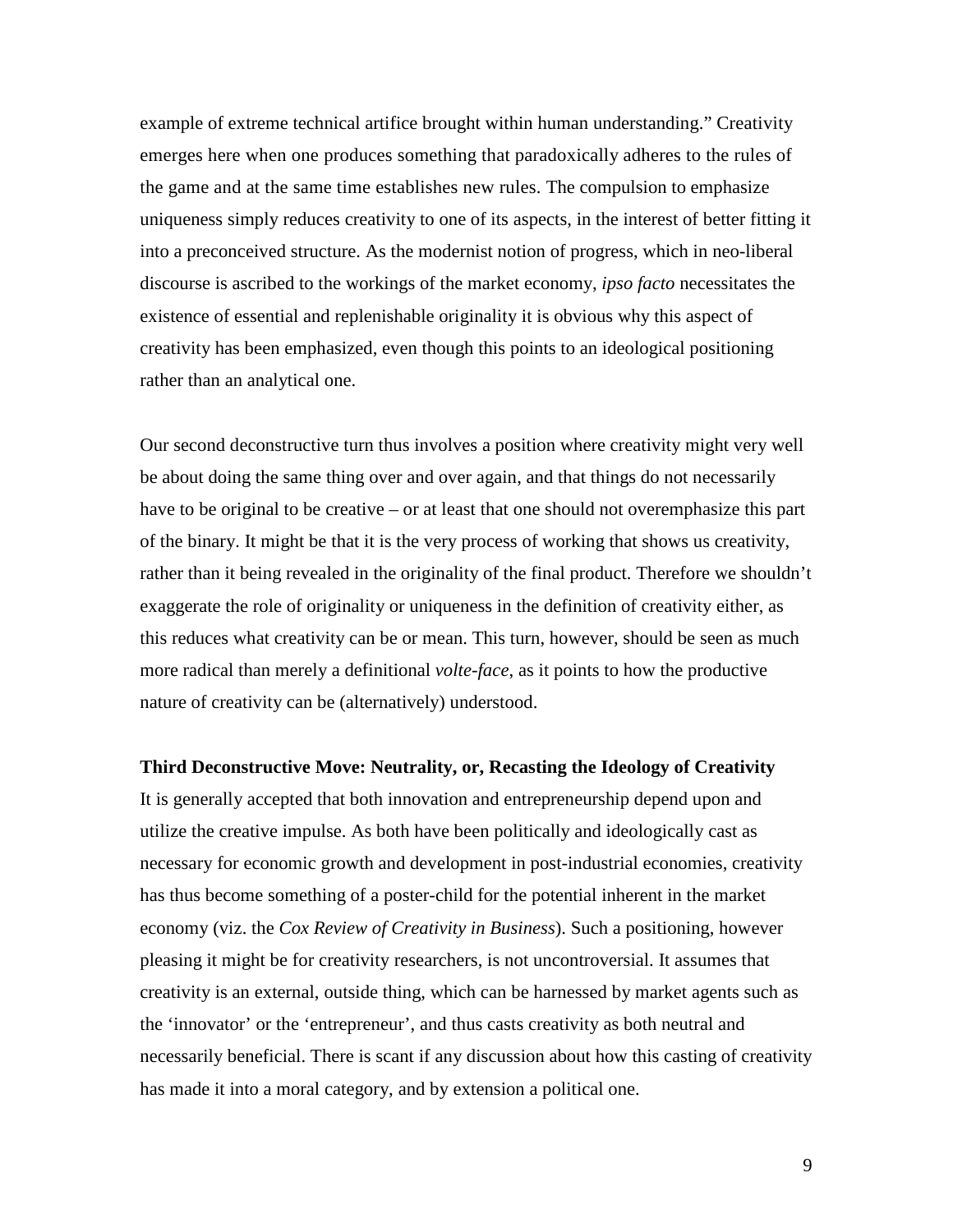Little attention has been paid to how creativity can be a negative thing, or even an immoral or illicit affair. Similarly, the assumption that creativity is always a joyous thing, the mark of a free society, and the handmaiden of contemporary capitalism has been seldom put into question. This assumption is remarkably strong and affects much of theoretical work on creativity. While it is obvious that creativity can exist in fields such as accounting, crime, torture or paedophilia, such negative aspects are rarely if ever brought up in the discussion thereon, as this would make the concept seem less bright and decidedly positive than in its current dominant representations. Following the same logic, we can ask why it would necessarily be the case that creativity is furthered and utilized best in market economies?

In their study of *blat* networks in the Soviet Union, Rehn and Taalas (2004) argue that contrary to popular assumption the USSR may have been the most entrepreneurial country ever, and by extension, the most creative economy of all. In a system where even the simple act of buying meat was hindered by a Byzantine system of laws, regulations, five-year plans and a stifling bureaucracy, creativity and entrepreneurial action were not simply things a few special individuals engaged in, but became a necessary part of survival. Focusing on a system of favours and gift-exchanges known as *blat,* Rehn and Taalas discuss how the Soviet citizens would set up intricate and often highly creative networks of exchanges and mutual assistance in order to keep the everyday economy running in the undergrowth of the state-run system. For instance, a person with access to medicine could help a friend who in her turn knew a butcher who might need a new coat, which might be had from a person who had earlier got a discounted Aeroflot-ticket from somebody's brother, and so on in a complex and ever-changing network of assistance. This obviously demanded quite a lot of creative finagling, interesting exchanges and outof-the-box approaches to exchanges. At the same time, such *blat* networks obviously worked against the system and were basically illegal. They might have been beneficial for the people taking part in them, yet siphoned off resources from the greater system and could be understood both as a way to make the economy more efficient and as a system of exploitation. Such a system can of course not be seen as neutral – our view of it is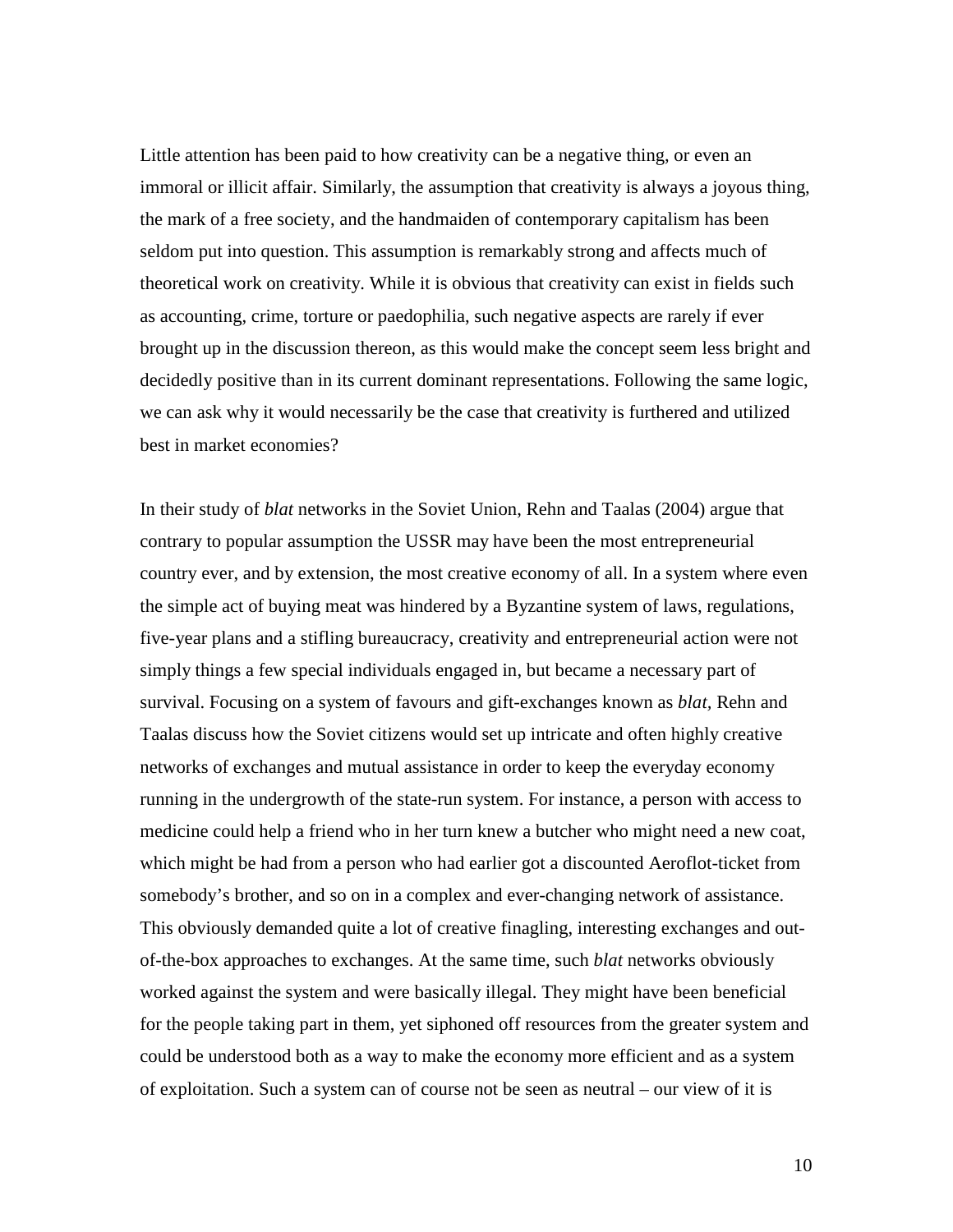inevitably tied to our views on what constitutes a "good" society. Creativity, considered from this perspective, is not neutral at all but part of how we ideologically construct the world (cf. Žižek, 2006). We can state that *blat* was creative or showed creativity, but whether this statement is seen as meaningful ultimately depends on our view of the world.

Peculiarly enough, this reaction to the oppression of the Soviet bureaucracy can be seen as a fundamentally Marxist move. The hallmark of Marxism is precisely the idea that human beings create both the world and themselves. Bernard Williams (1977: 206) put it thus:

*At the very centre of Marxism is an extraordinary emphasis on human creativity and self-creation. Extraordinary because most of the systems with which it contends stress the derivation of most human activity from an external cause: from God, from an abstracted Nature or human nature, from permanent instinctual systems, or from an animal inheritance. The notion of self-creation, extended to civil society and to language by pre-Marxist thinkers, was radically extended by Marxism to the basic work processes and thence to a deeply (creatively) altered physical world and a self-created humanity.* 

Our third deconstructive move, then, would be to say that creativity is not a neutral thing, nor a self-evidently good thing, but instead necessarily tied to a moral and ideological context. Maybe, instead of "creativity", we have things like "neo-liberal creativity", "late-modernist creativity", "Marxist creativity" and so on. We might even have something like a neutral concept of creativity, but this would possibly have to accept things such as torture and systematic abuse as part of its expression. In other words, it is not enough to focus on *praxis*, we must also (echoing Sartre) think about the fundamentals of human thought (including the notion of ethics and how we construct the framework of our thinking). What deconstruction can do is to show how we (through the mechanisms of ideological thinking) neutralize and valorize a concept like creativity, and how we need to be aware of the possibilities for imbuing the concept with different values. The deconstructive method, which is mindful of how valorizations are turned into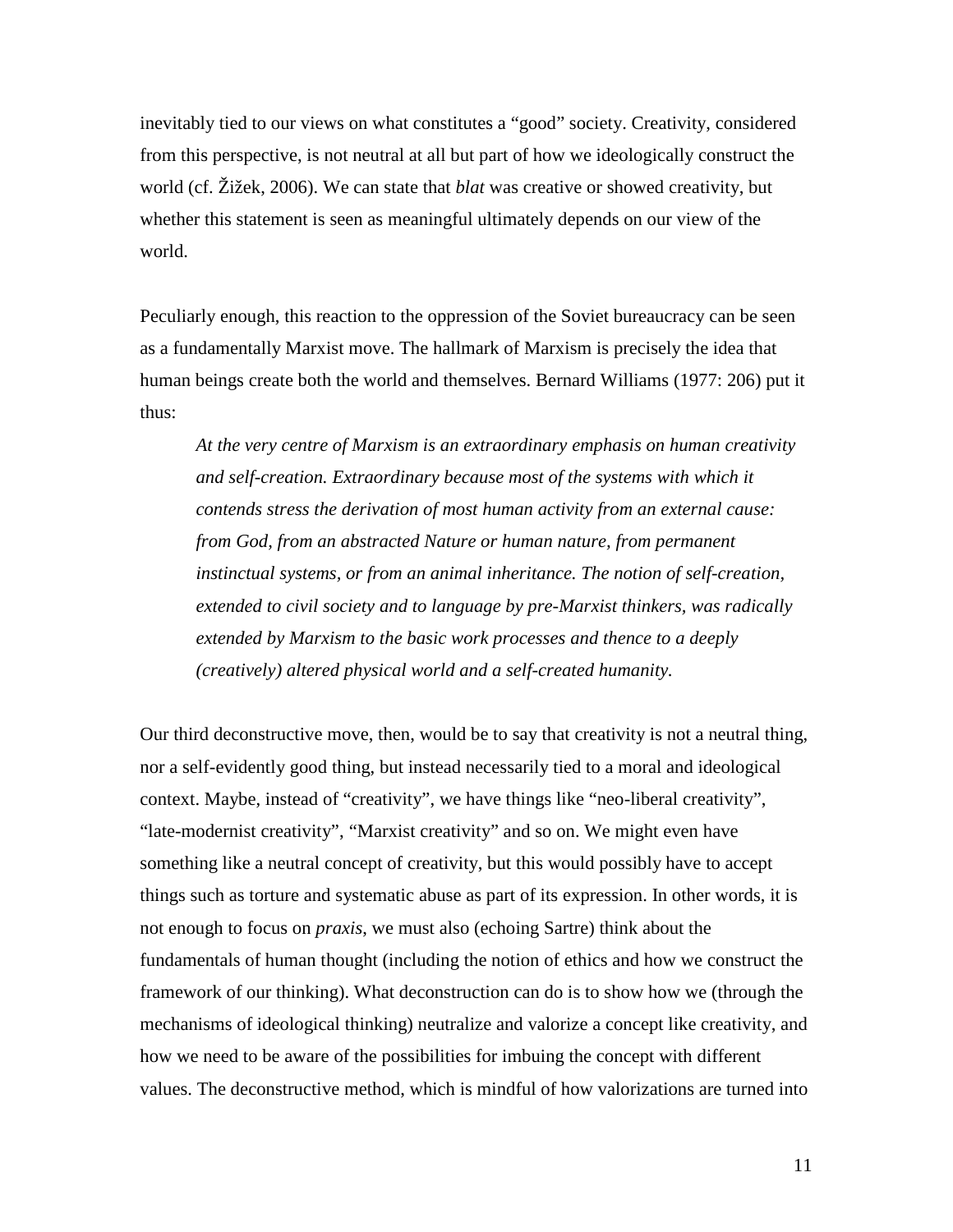ontological claims, can help us disentangle the sometimes muddled moral discourse of creativity in contemporary society. As to the question how we then would define creativity, we must turn one last time to Derrida:

*"The answer must each time be invented, singular, signed, and each time only one time like the gift of a work, a giving of art and life, unique and, right up until the end of the world, played back. Given back. To the impossible, I mean right up to the impossible."* (Derrida, 2001: 188)

## **Discussing Deconstructed Creativity**

Why these deconstructive moves? What do we want to show? A critical reader could now challenge us and say we are merely playing a semantic game, and even suggest that we are draining the concept of creativity of meaning by suggesting that any-and-everything can be fitted into it. In one sense this latter accusation might be true. We do want to empty the word of its dogmatic and ideological meanings, as these in fact never can capture the concept of creativity in its entirety, and instead work as a form of straitjacket for enabling only particular types of analyses. We do not want to present a novel definition of creativity, but instead point to the problems with defining that which may lie beyond the graspable.

On one level deconstruction should be a natural and normal process to all and sundry working in the creativity field, for it is reminiscent of many of the practical methods we use to develop ideas. Rule reversal, lateral thinking and all techniques working with interruptions or discontinuities are connected to the notion of deconstruction, even if the latter works on a more philosophical level. In this sense, deconstructing creativity is just a question of being creative about creativity, testing its borders by way of techniques used and prescribed by the field itself. On this level, deconstruction could even be seen as a sort of necessary ethics for the field of creativity studies; one that would assume that the field would practice what it preaches and not be afraid of "walking the talk".

Yet, there is obviously something much more radical at stake here. When one starts to subject the concept of creativity to such deconstructive moves something happens. The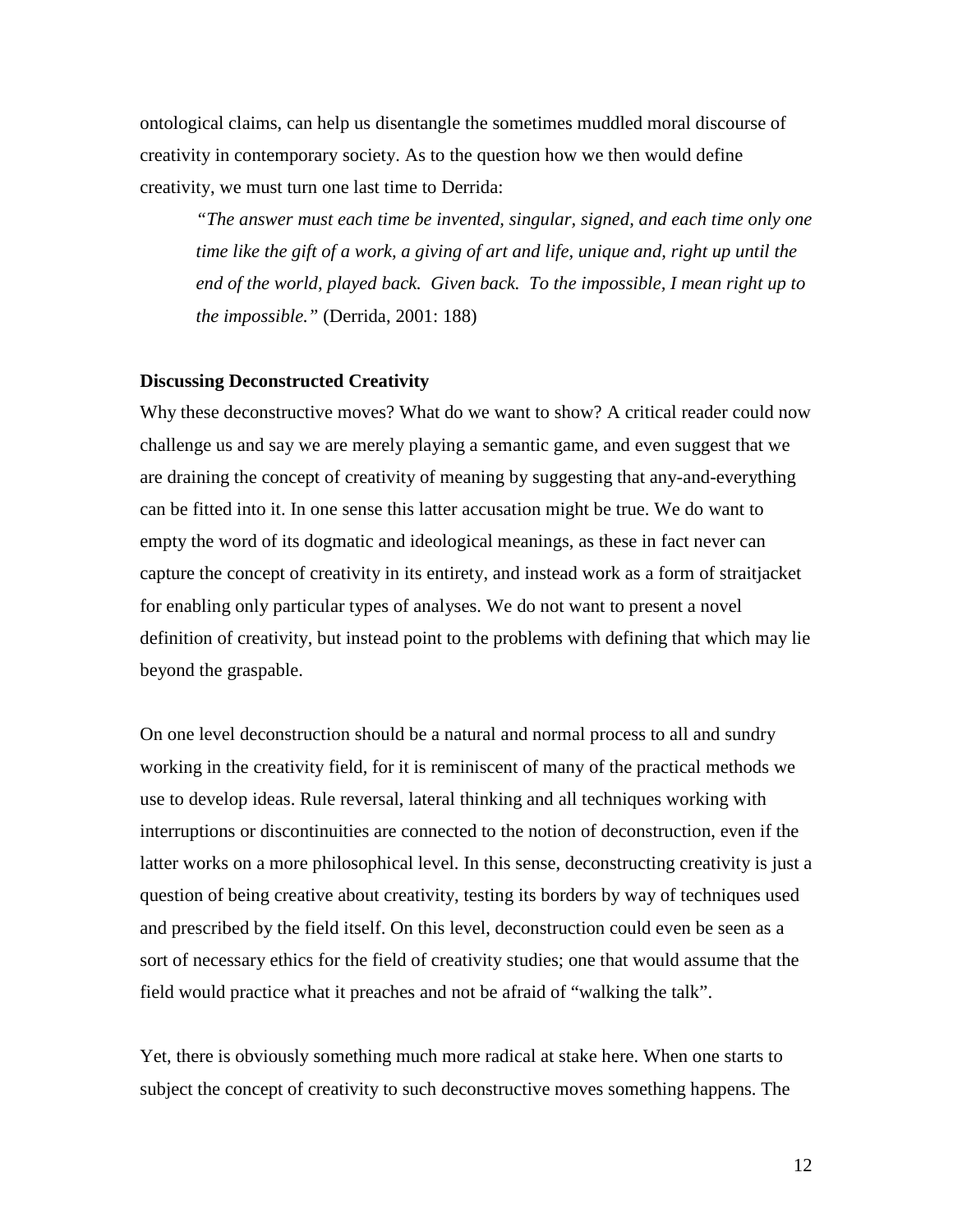familiar creativity territory becomes alien and strange and we seem to lose our bearings. The taken-for-granted grounding of the concept of creativity starts to look like just so many assumptions, created to fit nicely in with other assumptions. Creativity, from being a sign of humanity's potential becomes just another word in the arsenal of politicians and CEOs. Rather than the nice, productive concept of good productive cheer we are left with a neo-liberal slogan or perhaps a Marxist rallying-cry.

Our aim is not simply to suggest that creativity is always-already ideologically tainted. It is not more so than any other concept one cares to analyze. Instead, our interest lies in bringing to the fore that which is normally hidden. By valorising novelty over the preexisting, one turns creativity into part of a modernist narrative of unending progress and the necessity of continuous capitalistic development. By valorising originality, one hides away notions of production and work, not to mention history. By valorising creativity as a neutral concept, one hides away the many assumptions about ethics and the nature of social life that form the possibility of normalizing concepts. We cannot fully escape the framework within which we think, nor the context from where we think, but we must work on our awareness about the foundations of our thinking.

In an age where creativity has been corralled into the service of both big business and the nation state we must be able to display a degree of intellectual honesty and show that we can subject even the concept of creativity to critique. Deconstruction is a technique for opening up concepts, subjecting them to difficult questions, and escaping the totalizing tendency inherent in all attempts at definition. By applying it to creativity we have tried to suggest possibilities for a creativity theory of tomorrow; one that would generate more interesting insights from, and surprising twists to, the old tales.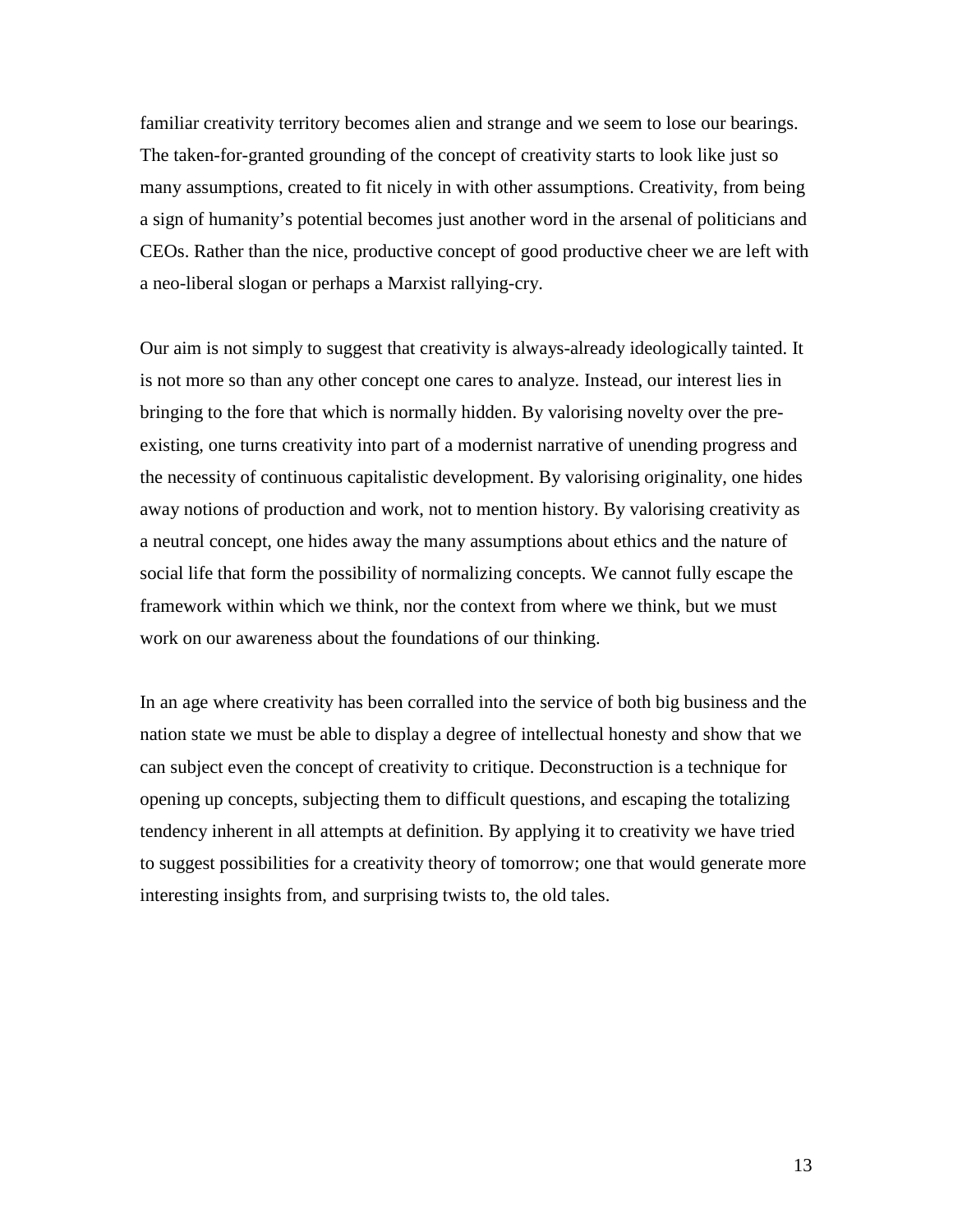## **References**

Berger, J. (2001). *Selected Essays*. New York: Vintage.

Berman, M. (1983). *All That Is Solid Melts Into Air: The Experience of Modernity*. London: Verso.

Bills, T., & Genasi, C. (2003). *Creative Business: Achieving your goals through creative thinking and action*. London: Palgrave.

Bohm, D. (2004). *On Creativity*. London: Routledge.

de Brabandere, L. (2005). *The Forgotten Half of Change: Achieving Greater Creativity through Changes in Perception*. Chicago: Dearborn.

Cook, S. D. N., & Brown, J. S. (1999). Bridging Epistemologies: The Generative Dance Between Organizational Knowledge and Organizational Knowing. *Organization Science, 10*(4), 381-400.

Cox, G. (2005). *The Cox Review of Creativity in Business*. London: HM Treasury (http://www.hm-treasury.gov.uk/cox)

Culler, J. (1997). *A Very Short Introduction to Literary Theory*. Oxford: Oxford University Press.

Derrida, J. (1981). *Positions* (A. Bass, Trans.). Chicago: Chicago University Press.

Derrida, J. (2001). *The Work of Mourning*. Chicago: Chicago University Press.

Doran, M. (Ed.). (2001). *Conversations with Cézanne*. Berkeley: University of California Press.

Eagleton, T. (1996). *Literary Theory: An Introduction* (2nd ed.). Oxford: Blackwell.

Eagleton, T. (2005). *The English Novel: An Introduction*. Oxford: Blackwell.

Edgerton, D. (2006). *The Shock of the Old: Technology and global history since 1900*. London: Profile.

Elsbach, K. D., & Kramer, R. M. (2003). Assessing Creativity in Hollywood Pitch Meetings: Evidence for a Dual-Process Model of Creativity Judgements. *Academy of Management Journal, 46*(3), 283-301.

Ford, C. M. (1996). A Theory of Individual Creative Action in Multiple Social Domains. *Academy of Management Review, 21*(4), 1112-1142.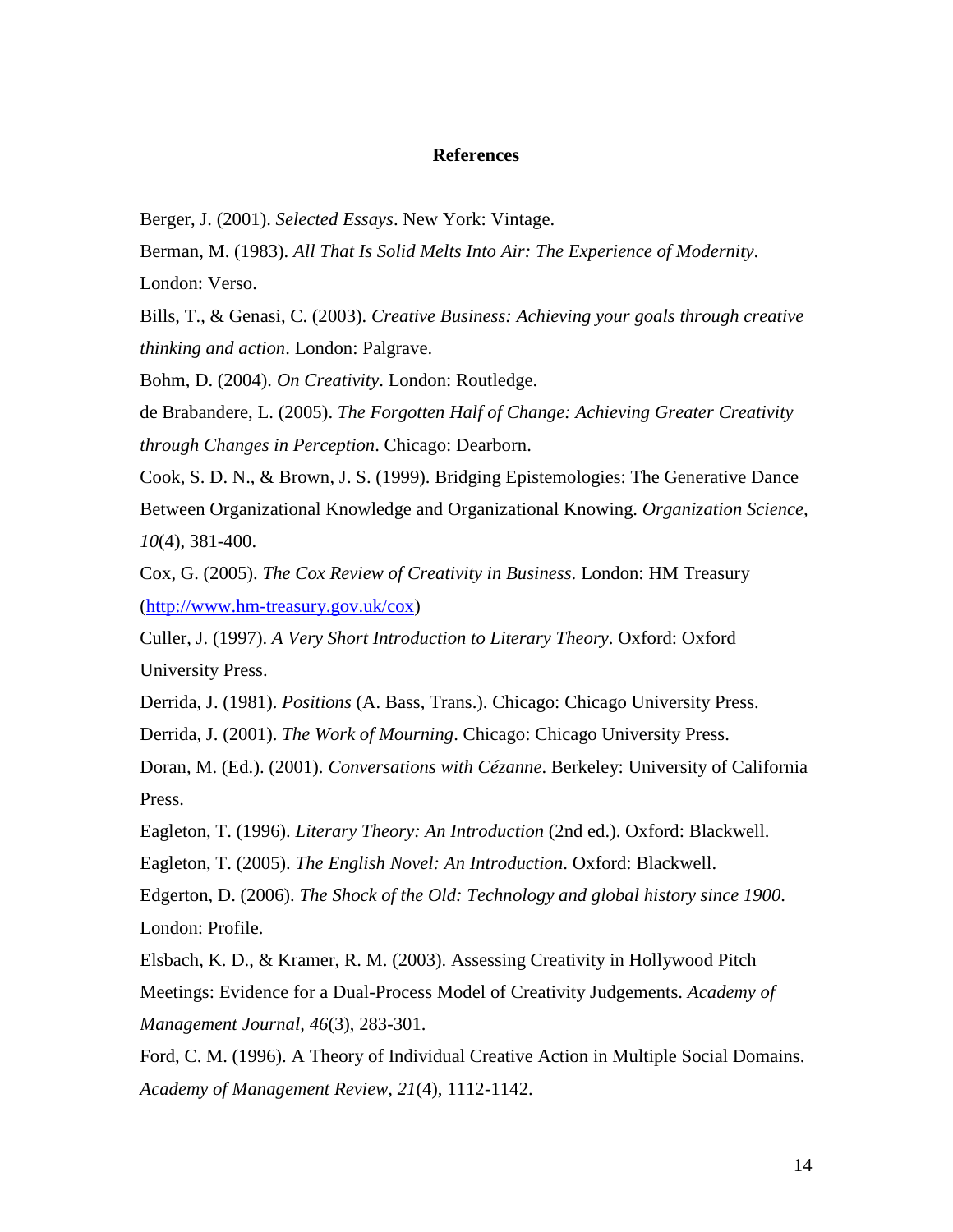Foster, H., Krauss, R., Bois, Y.-A., & Buchloh, B. (2004). *Art since 1900: Modernism, antimodernism, postmodernism*. London: Thames & Hudson.

Gibson-Graham, J. K. (1996), *The End of Capitalism (As We Knew It): A Feminist Critique of Political Economy.* Oxford: Blackwell.

Gogatz, A., & Mondejar, R. (2005). *Business Creativity: Breaking the Invisible Barriers*. Basingstoke: Palgrave Macmillan.

Guillet de Monthoux, P. (2004). *The Art Firm: Aesthetic Management and Metaphysical Marketing.* Stanford: Stanford Business Books.

Iser, W. (2006). *How to Do Theory*. Oxford: Blackwell.

Jameson, F. (2002). *A Singular Modernity: Essay on the Ontology of the Present*. London: Verso.

Maeda, J. (2006). *The Laws of Simplicity.* Cambridge, MA: MIT Press.

Osborne, T. (2003). Against 'Creativity': A Philistine Rant. *Economy and Society, 32*(4), 507-525.

Proctor, T. (2005). *Creative Problem Solving for Managers: Developing skills for decision making and innovation*. London: Routledge.

Rehn, A. & Taalas, S. (2004). 'Znakomstva I Svyazi' (Acquaintances and connections) –

Blat, the Soviet Union, and mundane entrepreneurship. *Entrepreneurship and Regional Development, 16*(3), 235-250.

Rehn, A. & Vachhani, S. (2006). Innovation and the Post-Original: On Moral Stances and Reproduction. *Creativity and Innovation Management, 15*(3), 310-322.

Rickards, T., & De Cock, C. (1999). Sociological Paradigms and Organizational

Creativity. In R. E. Purser & A. Montuori (Eds.), *Social Creativity* (Vol. 2, pp. 235-256). Cresskill: Hampton Press, Inc.

Ricoeur, P. (1998). *Critique and Conviction: Conversations with François Azouvi and Marc de Launay* (K. Blamey, Trans.). Cambridge: Polity Press.

Sartre, J.-P. (1976/2004). *Critique of Dialectical Reason* (A. Sheridan-Smith, Trans.). London: Verso.

Schumpeter, J. (1942). *Capitalism, Socialism and Democracy.* Cambridge, MA: Harvard University Press.

Williams, B. (1977). *Marxism and Literature*. Oxford: Oxford University Press.